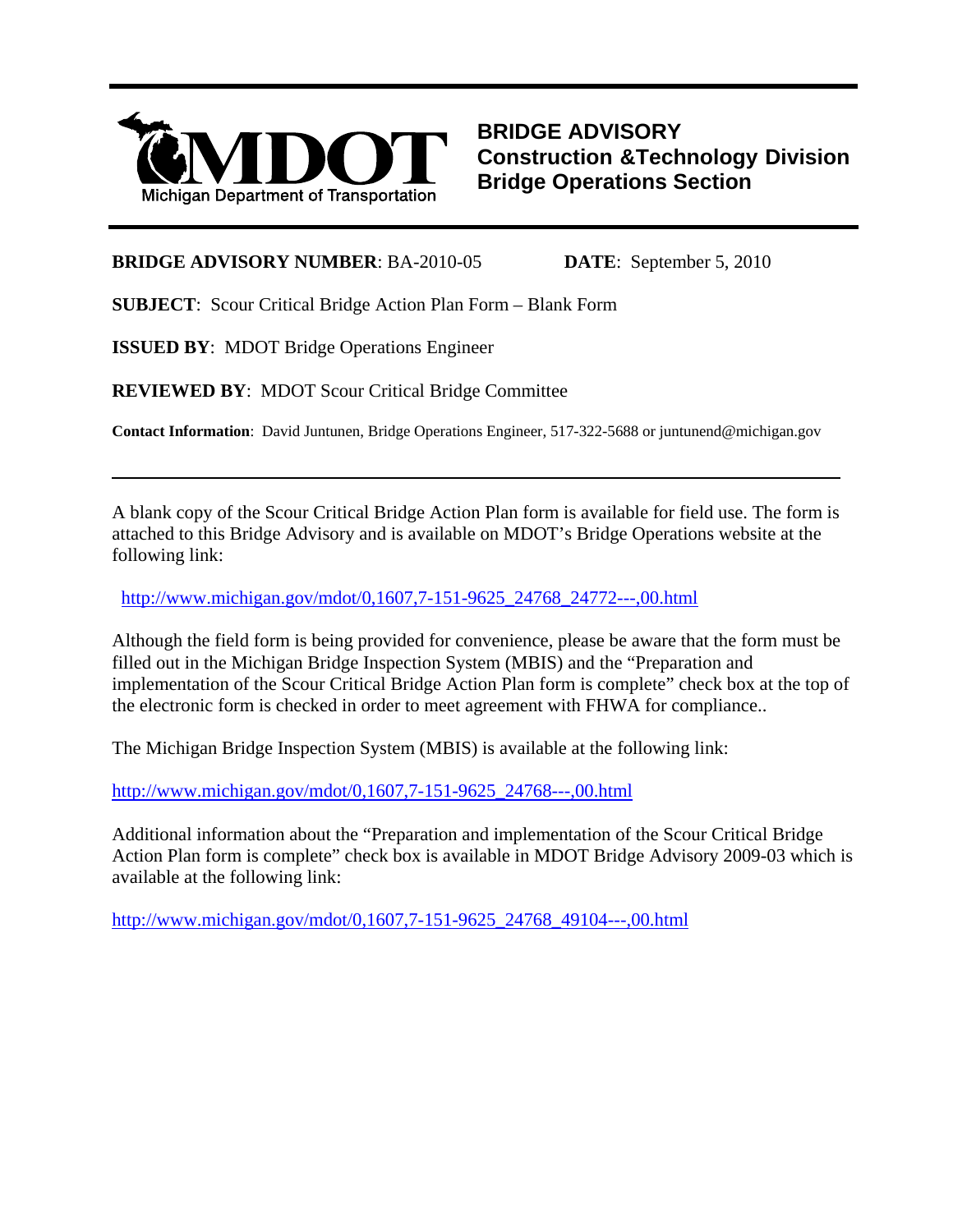## **SCOUR CRITICAL BRIDGE ACTION PLAN**

| <b>MDOT Bridge ID</b> |          |                         | <b>Structure Number</b> | <b>Control Section</b> |             |                  |                    |                 |
|-----------------------|----------|-------------------------|-------------------------|------------------------|-------------|------------------|--------------------|-----------------|
| Facility              |          | <b>Federal Struc ID</b> |                         | Last Modified By       |             |                  | <b>Agency Name</b> |                 |
| <b>Feature</b>        | Location |                         | _atitude                | Longitude              |             | <b>Insp Freg</b> |                    | <u>Insp Kev</u> |
| Length                | Width    | <u>Year Built</u>       | <u>Yr Recon</u>         | Br                     | <u>Type</u> |                  | <b>Scour Eval</b>  | # of Pins       |
|                       |          |                         |                         |                        |             |                  |                    |                 |

**WaterShed**

r

| <b>Scour Vulnerability Rating</b>        |  |
|------------------------------------------|--|
| <b>Item 113 Rating &amp; Description</b> |  |

#### **ABUTMENT A**

| Foundation                  | Water         | ⊺Spread Footing |                 | <b>Piles Deep Fdn</b> |  | Unknown  |  |  |
|-----------------------------|---------------|-----------------|-----------------|-----------------------|--|----------|--|--|
| <b>Foundation Soil Type</b> | ⊺Non Cohesive |                 | <b>Cohesive</b> | Rock                  |  | ∣Unknown |  |  |

#### **ABUTMENT B**

| <b>Foundation</b>           | . Water       |  | <b>Spread Footing</b> |  | <b>Piles Deep Fdn</b> |  | ⊺Unknown |  |  |
|-----------------------------|---------------|--|-----------------------|--|-----------------------|--|----------|--|--|
| <b>Foundation Soil Type</b> | ⊺Non Cohesive |  | ∣Cohesive             |  | Rock                  |  | ∣Unknown |  |  |

| Piers in water for 100 year event(by footing type) | <b>Spread Footing</b> | Piers Deep Fdn | <b>Unknown</b> |
|----------------------------------------------------|-----------------------|----------------|----------------|
| (identify location i.e $1W.2S$ )                   |                       |                |                |
|                                                    |                       |                |                |

| <b>Pier Foundation Soil Type</b> | Non 0<br>Cohesive | Cohesive |  | Rock |  | <b>Unknown</b> |  |
|----------------------------------|-------------------|----------|--|------|--|----------------|--|
|                                  |                   |          |  |      |  |                |  |

| <b>OBSERVED SCOUR REPORTED</b> |  |  |
|--------------------------------|--|--|
|                                |  |  |
|                                |  |  |
|                                |  |  |
|                                |  |  |
|                                |  |  |
|                                |  |  |
|                                |  |  |

### **SCOUR EVALUATION REPORT, EXECUTIVE SUMMARY**

| Scour Analysis Event Frequency           | 25 year | 50 vear | 100 year |
|------------------------------------------|---------|---------|----------|
| <b>Anticipated Surface Elevation(ft)</b> |         |         |          |
| Distance below bottom chord(ft)          |         |         |          |
| Anticipated Flow(cubic ft/sec)           |         |         |          |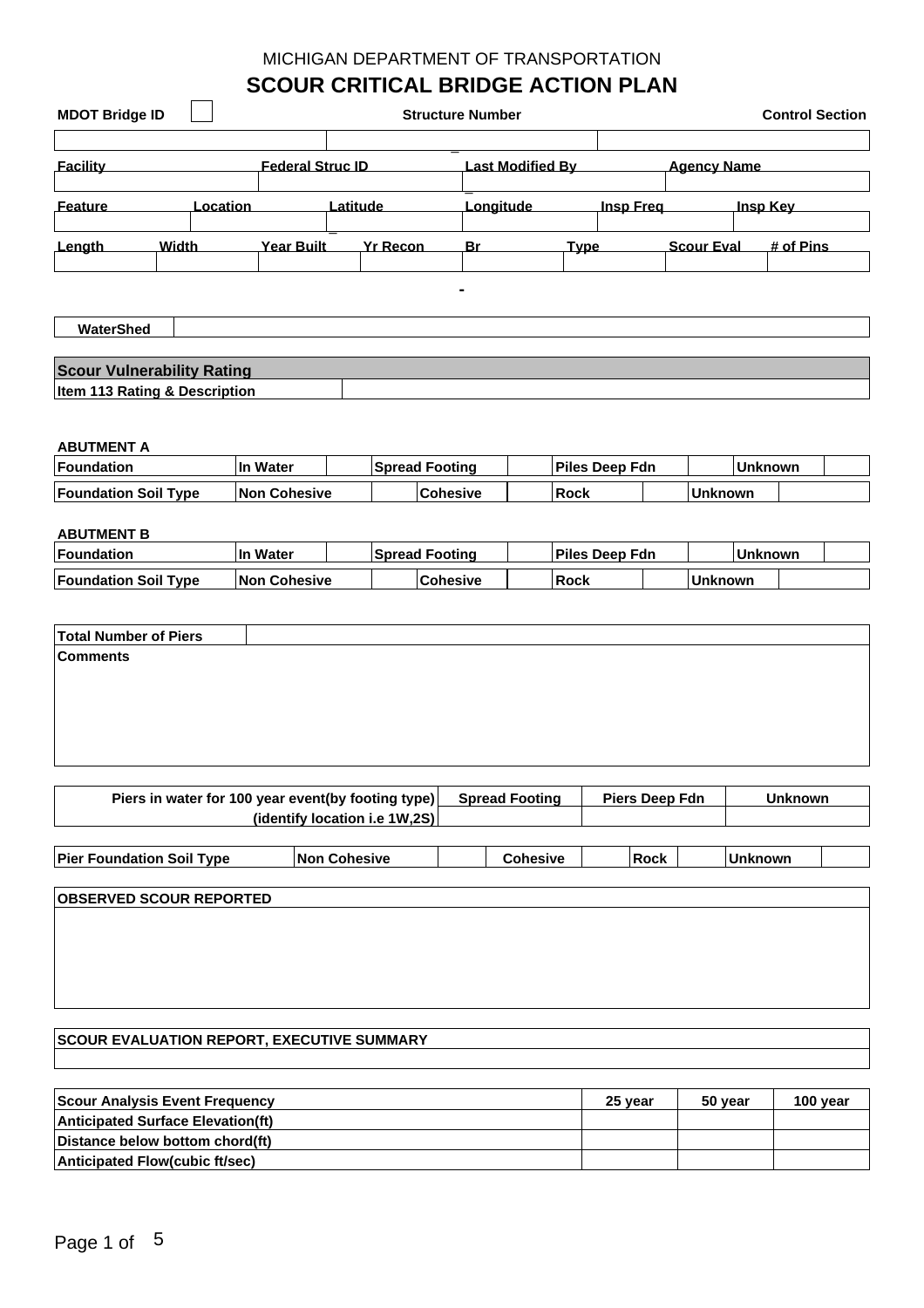# **SCOUR CRITICAL BRIDGE ACTION PLAN**

| <b>MDOT Bridge ID</b>             |                                             |                         |          |                 | <b>Structure Number</b> |             |                  |                    | <b>Control Section</b> |
|-----------------------------------|---------------------------------------------|-------------------------|----------|-----------------|-------------------------|-------------|------------------|--------------------|------------------------|
|                                   |                                             |                         |          |                 |                         |             |                  |                    |                        |
| <b>Facility</b>                   |                                             | <b>Federal Struc ID</b> |          |                 | <b>Last Modified By</b> |             |                  | <b>Agency Name</b> |                        |
|                                   |                                             |                         |          |                 |                         |             |                  |                    |                        |
| <b>Feature</b>                    | Location                                    |                         | Latitude |                 | Longitude               |             | <b>Insp Freq</b> |                    | Insp Key               |
|                                   |                                             |                         |          |                 |                         |             |                  |                    |                        |
| Length                            | Width                                       | <b>Year Built</b>       |          | <b>Yr Recon</b> | Br                      | <b>Type</b> |                  | <b>Scour Eval</b>  | # of Pins              |
|                                   |                                             |                         |          |                 |                         |             |                  |                    |                        |
|                                   |                                             |                         |          |                 |                         |             |                  |                    |                        |
|                                   | <b>Bridge Inspection Coding Information</b> |                         |          |                 |                         |             |                  |                    |                        |
| <b>Routine Inspection Date</b>    |                                             |                         |          |                 |                         |             |                  |                    |                        |
| <b>Under Water Inspecion Date</b> |                                             |                         |          |                 |                         |             |                  |                    |                        |
|                                   |                                             |                         |          |                 |                         |             |                  |                    |                        |
| <b>Pontis Scour Smart Flag</b>    |                                             |                         |          |                 |                         |             |                  |                    |                        |
| <b>Pontis Rip-Rap Smart Flag</b>  |                                             |                         |          |                 |                         |             |                  |                    |                        |
| <b>Item 71 Water Adequacy</b>     |                                             |                         |          |                 |                         |             |                  |                    |                        |
|                                   |                                             |                         |          |                 |                         |             |                  |                    |                        |
|                                   | <b>Item</b>                                 |                         |          |                 | Rating (1 to 9)         |             |                  | <b>Comments</b>    |                        |
| <b>Abutment</b>                   |                                             |                         |          |                 |                         |             |                  |                    |                        |
| Piers                             |                                             |                         |          |                 |                         |             |                  |                    |                        |
| <b>Item 61 Channel/Protection</b> |                                             |                         |          |                 |                         |             |                  |                    |                        |
|                                   | (MDOT) Culvert Scour Rating                 |                         |          |                 |                         |             |                  |                    |                        |

| <b>Counter Measure Condition &amp; Recommendation</b> |  |
|-------------------------------------------------------|--|
| <b>Existing Counter Measures</b>                      |  |
|                                                       |  |
|                                                       |  |
|                                                       |  |
|                                                       |  |
|                                                       |  |
|                                                       |  |
| <b>Inspector recommendations</b>                      |  |
| <b>Counter Measures Not Feasible</b>                  |  |
| <b>Priority</b>                                       |  |
| <b>Explanation:</b>                                   |  |
|                                                       |  |
|                                                       |  |
|                                                       |  |
|                                                       |  |
|                                                       |  |
|                                                       |  |
|                                                       |  |
|                                                       |  |
| <b>Monitoring Plan</b>                                |  |
| <b>Routine Inspection Frequency</b>                   |  |
| <b>Under Water Inspection Frequency</b>               |  |

| <b>Cross Section Elevations</b> |
|---------------------------------|
| Date Last Taken                 |
| <b>Frequency(in months)</b>     |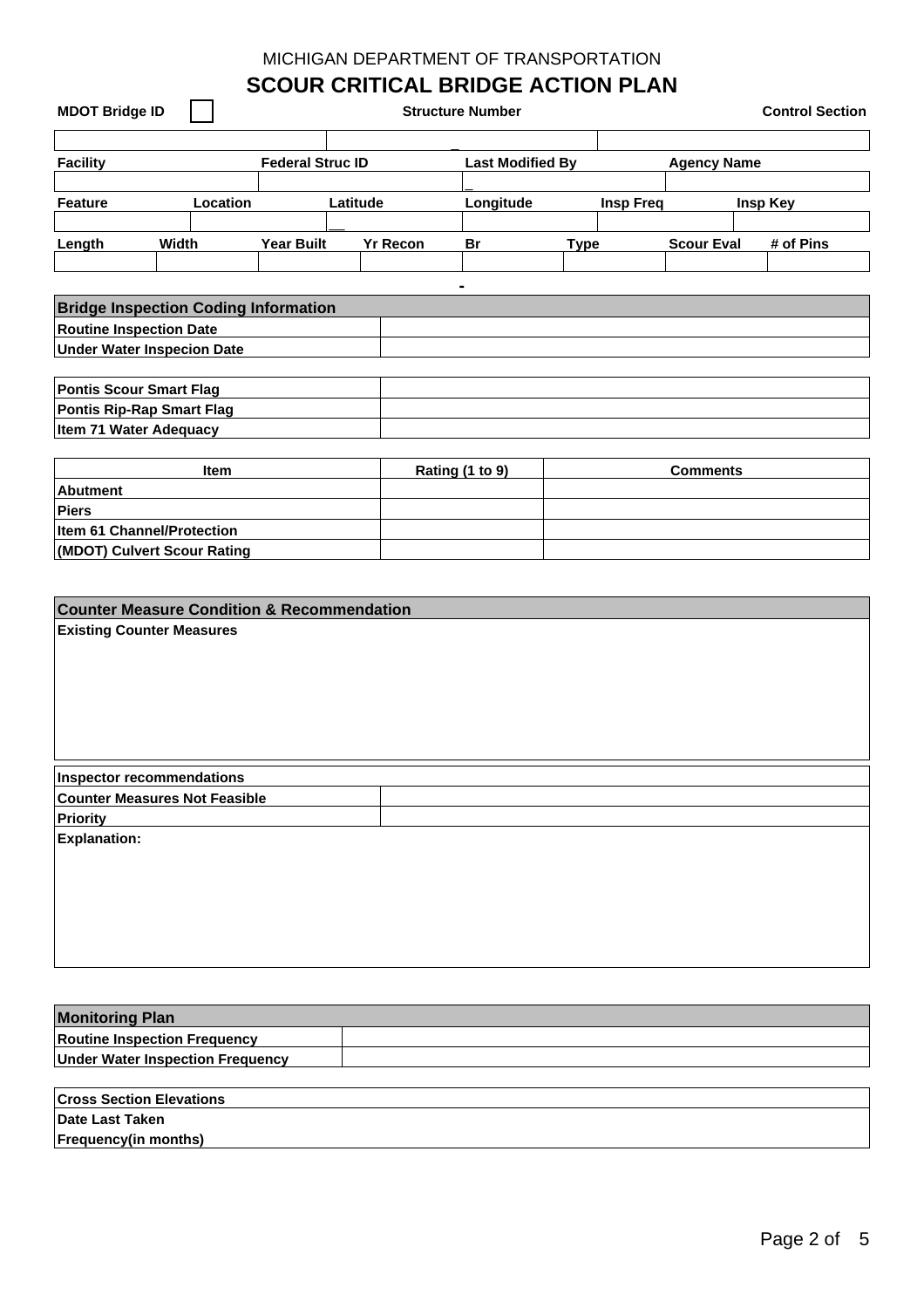| <b>MDOT Bridge ID</b>                                                                                                   |              |                                    |                                                          | <b>Structure Number</b> | <b>SCOUR CRITICAL BRIDGE ACTION PLAN</b>                                                           |                    | <b>Control Section</b> |
|-------------------------------------------------------------------------------------------------------------------------|--------------|------------------------------------|----------------------------------------------------------|-------------------------|----------------------------------------------------------------------------------------------------|--------------------|------------------------|
| <b>Facility</b>                                                                                                         |              | <b>Federal Struc ID</b>            |                                                          | <b>Last Modified By</b> |                                                                                                    | <b>Agency Name</b> |                        |
|                                                                                                                         |              |                                    |                                                          |                         |                                                                                                    |                    |                        |
| <b>Feature</b>                                                                                                          | Location     |                                    | Latitude                                                 | Longitude               | <b>Insp Freq</b>                                                                                   |                    | <b>Insp Key</b>        |
|                                                                                                                         |              |                                    |                                                          |                         |                                                                                                    |                    |                        |
| Length                                                                                                                  | <b>Width</b> | <b>Year Built</b>                  | <b>Yr Recon</b>                                          | Br                      | <b>Type</b>                                                                                        | <b>Scour Eval</b>  | # of Pins              |
| <b>Items to Watch</b><br><b>Fixed Monitoring Devices</b><br><b>Type of Instruments</b><br><b>Installation Locations</b> |              |                                    |                                                          |                         |                                                                                                    |                    |                        |
| Agency Responsible For Monitoring During High Flow                                                                      |              |                                    |                                                          |                         |                                                                                                    |                    |                        |
|                                                                                                                         |              | <b>Responsible Agency Location</b> |                                                          |                         | <b>Phone Number</b>                                                                                |                    | <b>Cell Number</b>     |
| <b>Flood Monitoring Resources</b>                                                                                       |              |                                    |                                                          |                         |                                                                                                    |                    |                        |
| <b>NoAA Website</b>                                                                                                     |              |                                    | http://www.crh.noaa.gov/ahps2/ [Flows are shown in kcfs] |                         |                                                                                                    |                    |                        |
| <b>USGS Website</b>                                                                                                     |              |                                    |                                                          |                         | http://water.usgs.gov/cgi-bin/waterwatch?map_type=real&state=mi [Flows are shown in cfs]           |                    |                        |
|                                                                                                                         |              |                                    |                                                          |                         | Initiate Monitoring when a flood warning is issued and/or when one or more of the following occurs |                    |                        |
| 1. Structure will experience 25 year peak flow or more.                                                                 |              |                                    |                                                          |                         |                                                                                                    |                    |                        |
|                                                                                                                         |              |                                    |                                                          |                         |                                                                                                    |                    |                        |
|                                                                                                                         |              |                                    |                                                          |                         |                                                                                                    |                    |                        |
| 2. Structure is expected to have pressure flow.                                                                         |              |                                    |                                                          |                         |                                                                                                    |                    |                        |
| 3. History of whirlpools upstream or adjacent to sub-structure.<br>4. History of debris accumulation.                   |              |                                    |                                                          |                         |                                                                                                    |                    |                        |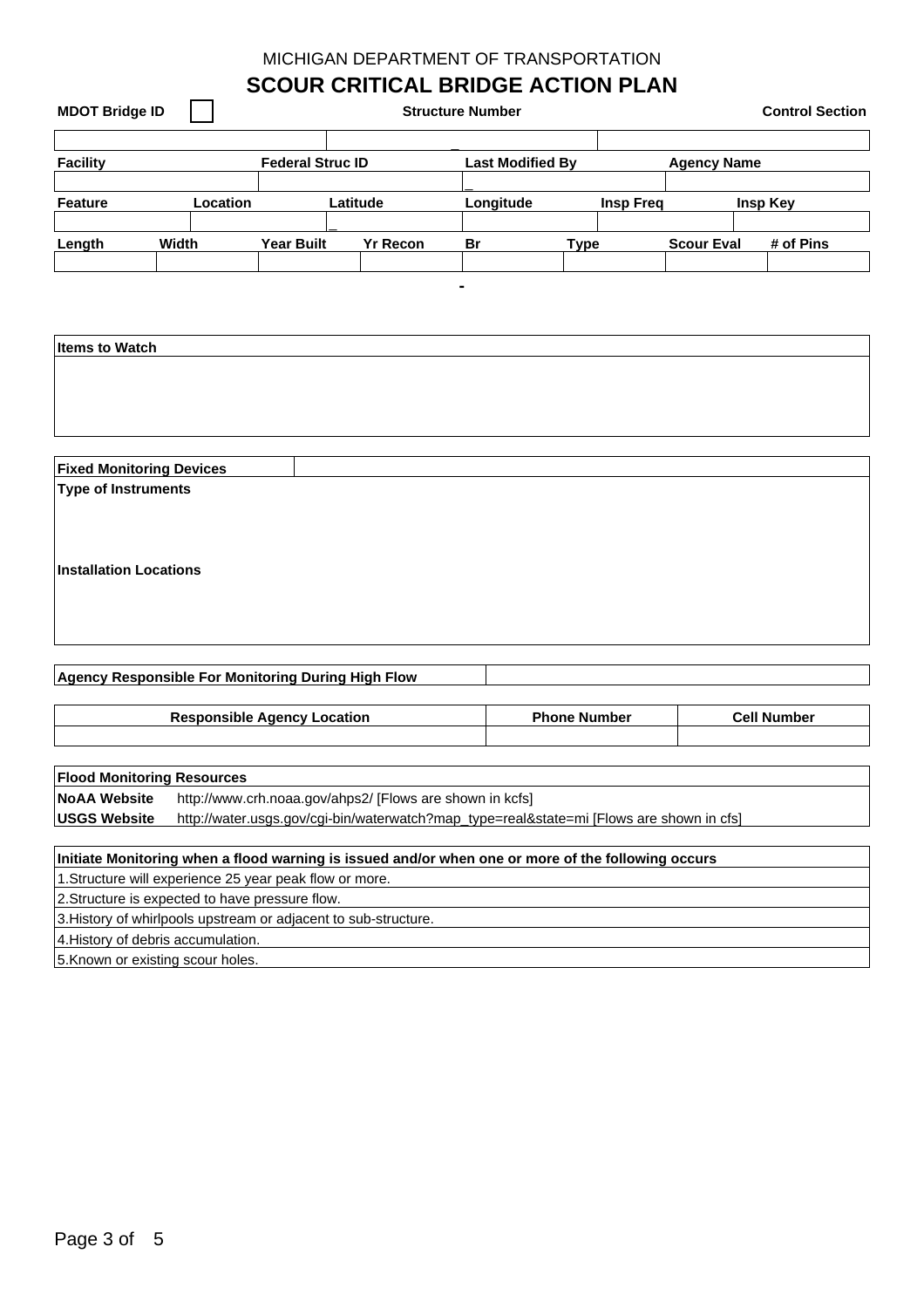# **SCOUR CRITICAL BRIDGE ACTION PLAN**

| <b>MDOT Bridge ID</b> |              |          |                         |          |                 | <b>Structure Number</b> |                         |                  |                    | <b>Control Section</b> |
|-----------------------|--------------|----------|-------------------------|----------|-----------------|-------------------------|-------------------------|------------------|--------------------|------------------------|
|                       |              |          |                         |          |                 | null                    |                         |                  |                    |                        |
| <b>Facility</b>       |              |          | <b>Federal Struc ID</b> |          |                 |                         | <b>Last Modified By</b> |                  | <b>Agency Name</b> |                        |
|                       |              |          |                         |          |                 | <b>ENSER</b>            |                         |                  |                    |                        |
| <b>Feature</b>        |              | Location |                         | Latitude |                 | Longitude               |                         | <b>Insp Freg</b> |                    | Insp Key               |
|                       |              |          |                         | null     |                 | null                    |                         |                  |                    |                        |
| Length                | <b>Width</b> |          | <b>Year Built</b>       |          | <b>Yr Recon</b> | Br                      | <b>Type</b>             |                  | <b>Scour Eval</b>  | # of Pins              |
|                       |              |          |                         |          |                 |                         |                         |                  |                    |                        |
|                       |              |          |                         |          |                 | $\blacksquare$          |                         |                  |                    |                        |

| <b>Bridge Closure</b>                                        |  |
|--------------------------------------------------------------|--|
| <b>Conditions To Evaluate Bridge Closure</b>                 |  |
| 1. Pressure Flow(water surface above bottom cord)            |  |
| 2. Observed whirlpools upstream and adjacent to substructure |  |
| 3. High Debris Accumulation                                  |  |
| 4. Settlement of abutment/piers                              |  |
| 5. Erosion of Roadway Embarkment                             |  |
| 6.Other                                                      |  |

| <b>Contact People For Bridge Closure</b> |                     |                    |  |  |
|------------------------------------------|---------------------|--------------------|--|--|
| <b>Name</b>                              | <b>Phone Number</b> | <b>Cell Number</b> |  |  |
|                                          |                     |                    |  |  |
|                                          |                     |                    |  |  |

| (For NHS bridges, notify FHWA if closure is more than eight hours) |                     |                    |
|--------------------------------------------------------------------|---------------------|--------------------|
| <b>Contact For Re-Opening After</b><br><b>Inspection</b>           | <b>Phone Number</b> | <b>Cell Number</b> |
|                                                                    |                     |                    |

| <b>Detour Route</b>                                 |  |  |  |  |  |
|-----------------------------------------------------|--|--|--|--|--|
| Possible Detour Route(route number, from, to, etc.) |  |  |  |  |  |
|                                                     |  |  |  |  |  |
|                                                     |  |  |  |  |  |
|                                                     |  |  |  |  |  |
|                                                     |  |  |  |  |  |

| <b>Bridges/Culverts on Detour Route</b> |                  |                         |                     |  |  |  |
|-----------------------------------------|------------------|-------------------------|---------------------|--|--|--|
| <b>Detour Bridge Numbers</b>            | <b>Water Way</b> | <b>Load Limitations</b> | <b>Scour Rating</b> |  |  |  |
|                                         |                  |                         |                     |  |  |  |
|                                         |                  |                         |                     |  |  |  |
|                                         |                  |                         |                     |  |  |  |
|                                         |                  |                         |                     |  |  |  |

| Documentation Of High Flow Event             |                                                       |        |  |  |  |
|----------------------------------------------|-------------------------------------------------------|--------|--|--|--|
| Date Monitored                               | Time Monitored                                        | hr min |  |  |  |
| <b>Storm Duration (hrs)</b>                  | <b>Estimated Total Rainfall (in)</b>                  |        |  |  |  |
| <b>High Water Dst from Bottom Chord (ft)</b> | <b>Estimated USGS Flow Discharge (cu</b><br>lft./sec) |        |  |  |  |